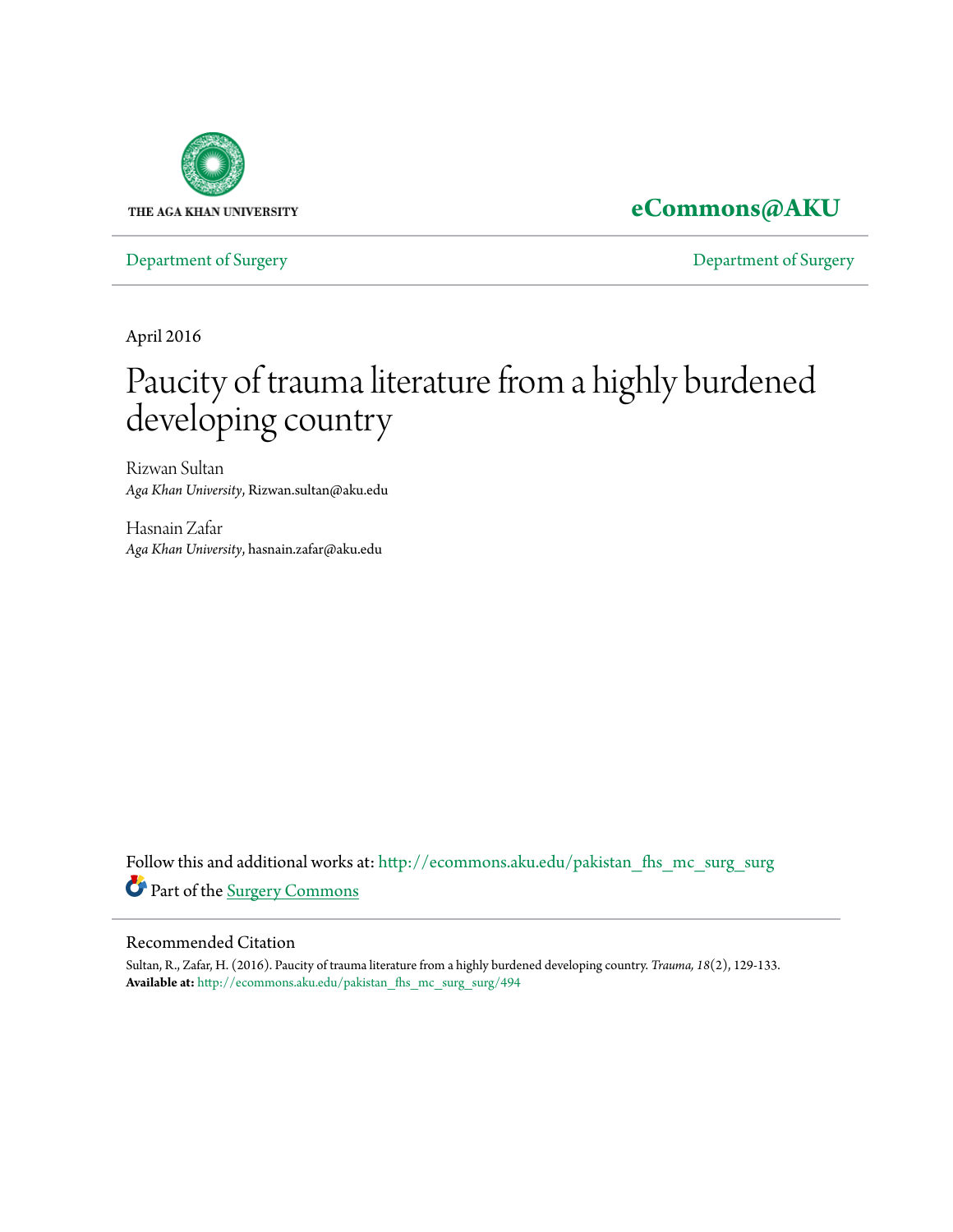

# Paucity of trauma literature from a highly burdened developing country

Rizwan Sultan and Hasnian Zafar

Trauma 2016, Vol. 18(2) 129–133 C The Author(s) 2015 Reprints and permissions: sagepub.co.uk/journalsPermissions.nav DOI: 10.1177/1460408615619435 tra.sagepub.com



#### Abstract

Introduction: Trauma is the leading cause of death among a younger population not only in USA but in Pakistan as well. The high prevalence of disease should result in a larger amount of data and a larger number of publications resulting in the ability to explore improvements in the field. This study aimed to review the trauma literature generated from Pakistan.

Methods: Journals indexed with PubMed from January 2010 to December 2014 were searched using the search term ''Trauma AND Pakistan'' filtering for relevant dates and human reports only. The abstracts and articles were reviewed by the authors to collect data on a proforma.

Results: 114 articles were published from Pakistan during these five years; 64% of articles were published in international journals; 63% of articles were published in journals with an Impact Factor less than 1; 54% of articles were published from one of four provinces of Pakistan; 64% of articles provided Level 4 evidence whilst another 14% of articles provided Level 5 evidence on the topic; 55% of articles discussed epidemiology in non-representative populations.

Conclusions: Trauma literature from Pakistan is not only lacking significantly in quantity but is also of poor quality and is unable to offer conclusions on a particular trauma subject. There is huge room for improvement in the upcoming years.

#### Keywords

Trauma, literature, level of evidence, Pakistan

### Introduction

According to the US Center for Disease Control (CDC) statistics for 2014, trauma is the leading cause of death of Americans aged 1–46 years and is the third commonest cause of death overall.<sup>1</sup> It accounts for 41 million Emergency Room (ER) visits in the USA each year and about 2 million hospital admissions costing more than \$585 billion.<sup>2</sup> Furthermore, in America more than 192,000 die from trauma annually<sup>2</sup> and it accounts for 30% of life years lost, which is equal to the combined life years lost from all cancers, heart diseases, and HIV.<sup>3</sup>

Such statistics are of limited value in developing countries. Many sick or injured people in these countries never receive medical care from orthodox health facilities, and many deaths are not reported, making health records an incomplete source of data.<sup>4</sup> Injury as a research problem has also been largely ignored in developing countries;<sup>5–7</sup> yet, according to some data, Pakistan, a developing country with a population approximately half of that of the USA (180.44 million

in 2013), sustains more than 2 million accidents each year, and road traffic accident rates have increased 17 times over the last 30 years. $8$  More than 50,000 people die every year and more than >500,000 are injured from trauma in Pakistan.<sup>9</sup> According to a report by the World Health Organization (WHO), the actual number of road deaths in Pakistan is probably more than six times the actual reported number.<sup>10</sup> People injured by terrorism also make a large component of trauma victims in Pakistan; there were six reported terrorist incidents in USA in  $2013<sup>11</sup>$  compared to at least 74 incidents in Pakistan<sup>12</sup> which expends a lot of resources in a health care system.

Unlike the USA, there are no designated trauma centers in Pakistan.There are 94 teaching institutes

Email: rizwan.sultan@aku.edu

Department of Surgery, Aga Khan University Hospital Karachi, Pakistan Corresponding author:

Rizwan Sultan, Department of Surgery, Aga Khan University Hospital, Karachi 74800, Pakistan.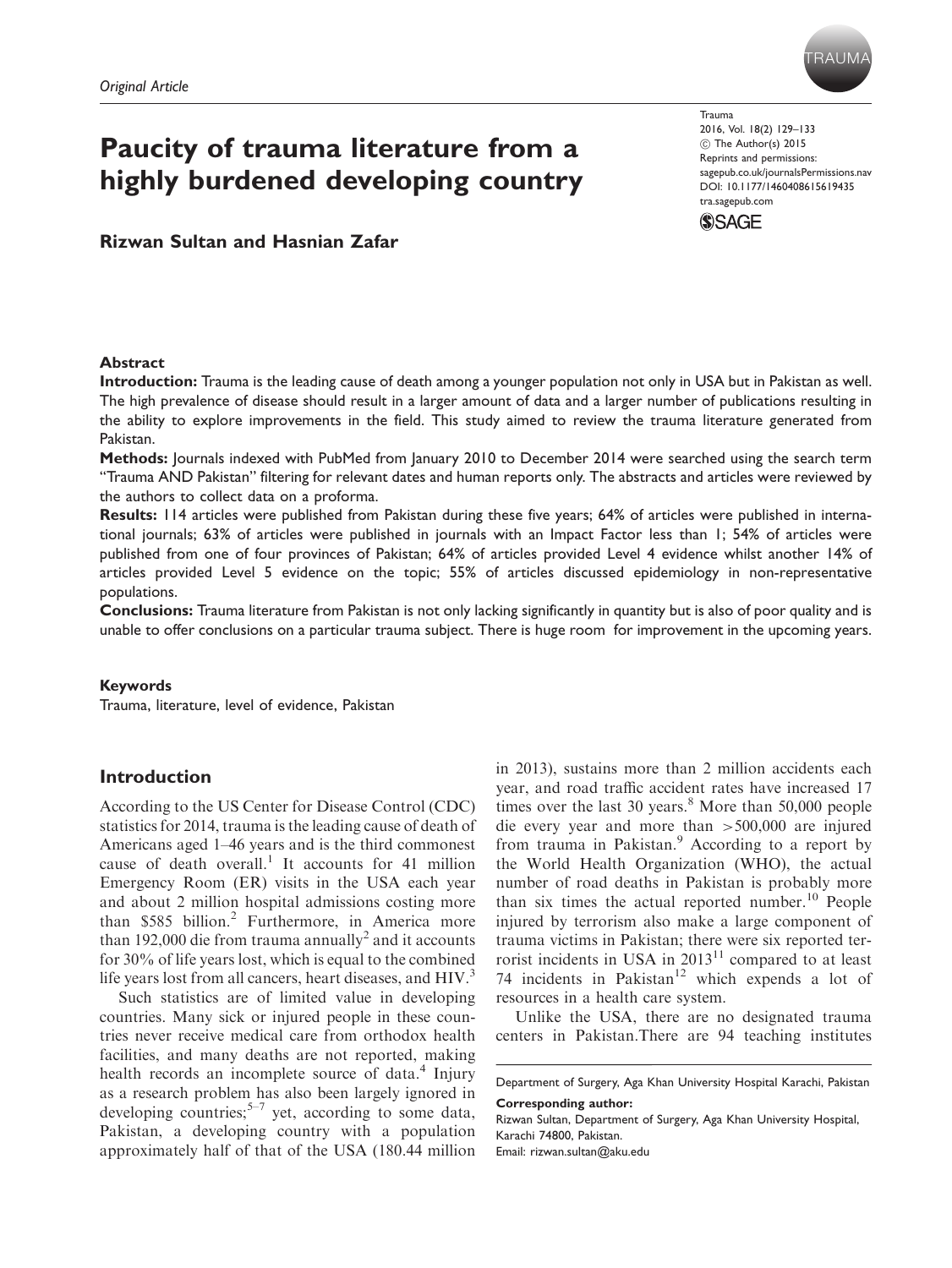providing tertiary care in Pakistan with 48 (51%) in Punjab and 23 (24.6%) in Sindh provinces; 55/94 (58%) are private. The trauma burden is mainly carried by District headquarters hospitals and Government teaching hospitals in the bigger cities, as less than 1% of trauma presents to the private hospitals.

Evidence-based practice in medicine is becoming the standard of care, and it is recommended that evidencebased medicine is incorporated into clinical practice to improve patient outcome.<sup>13</sup> In some diseases, there are well-recognized regional differences in behavior and outcome; in esophageal carcinoma for example, the spectrum of disease and outcome is totally different in the Japanese population compared to the rest of the world. Regional research in trauma is important because of differences in the quality of roads and vehicles used, mechanisms of injury and differences in prehospital and hospital care in different regions of the world result in a different spectrum of disease and outcomes. The diseases with greater prevalence in a geographical area are likely to be studied more, not only because of large numbers of patients, but also due to queries arising in the minds of clinicians while treating these patients. Unfortunately, like other fields of medicine, trauma is neglected by the researchers in developing countries.

This study reviews the trauma literature published from Pakistan in indexed journals over the last five years, the aspects of trauma covered in these articles, the quality of evidence contributed and the institutes which have published them.

## Material and methods

All types of articles covering any aspect of trauma in the population of Pakistan published in a journal indexed on Pubmed between January 2010 and December 2014 were included. A PubMed search was conducted with the search term ''Trauma AND Pakistan'' filtered for the relevant dates of publication and restricted to human species reports only. All abstracts were read by the primary investigator to exclude irrelevant or duplicate articles.

All included articles were reviewed by both investigators and data were extracted on a bespoke data collection proforma capturing the title of the article, the name of the journal, year published, and impact factor (IF) of the journal (for the year in which the article was published according to www.researchgate.net). Also collected were the specialty institute and city of the corresponding author, study design, data collection tool, topic covered in the article, and level of evidence provided by the article.<sup>14</sup> Data were analyzed using SPSS 19. Categorical data were expressed in percentages and proportions.

# **Results**

A total of 333 abstracts were retrieved and filtering of these to exclude irrelevant articles reduced the number of included studies to 114 published over the five-year period in indexed journals from all over Pakistan (Table 1). Just over one-third (36%) of articles were published in three National journals (Journal of Pakistan Medical Association, Journal of College of Physicians and Surgeons Pakistan, and Journal of Ayub Medical College); 35% of articles were published in journals with no IF and a further 28% in journals with an IF less than 1. The government and semigovernment hospitals, which manage more than 95% of the trauma contributed only 49% of the trauma articles with over half (54%) of all articles originating from a single, but second largest, province of Pakistan and virtually all of those (95%) from a single city of that province (Figure 1). The articles were mainly case series and cross-sectional studies, reporting only the incidence and prevalence of trauma findings in non-representative samples. Three quarters (78%) of articles provided no more than Level 4 or 5 evidence; only single articles provided Level  $1^{15}$  or Level  $2^{16}$  evidence. Details of the aspects of trauma reported in the 114 articles are shown in Figure 2, with 55.3% articles describing epidemiology in nonrepresentative samples – 14 articles covered different aspects of the 2005 Kashmir earthquake, 16 articles were concerned with Road Traffic Accidents, 12 about traumatic brain injury, 9 reported bomb blast injuries and 9 discussed gunshot injuries. There were only five articles about different visceral injuries.

# **Discussion**

The impact of trauma is greater than any other diseases in Pakistan, but the literature being produced in the country is sparse and provides a poor level of evidence. What little trauma literature is being generated comes from selected areas and is not generally representative of the whole population; similarly, the ratio of trauma literature generated by those Government hospitals which manage the vast majority of the trauma is much less than expected. Low-quality literature is being published in journals with low or absent IF, and while it is accepted that IF is not the sole measure of journal quality or importance, publishing in high IF journals will help to spread the message better about improving trauma care. The sparse nature of the content and low quality mean that it is not possible to draw any valid conclusions on the basis of local literature in order to make amendments in national trauma systems to improve the quality of trauma care thoughout the country of Pakistan.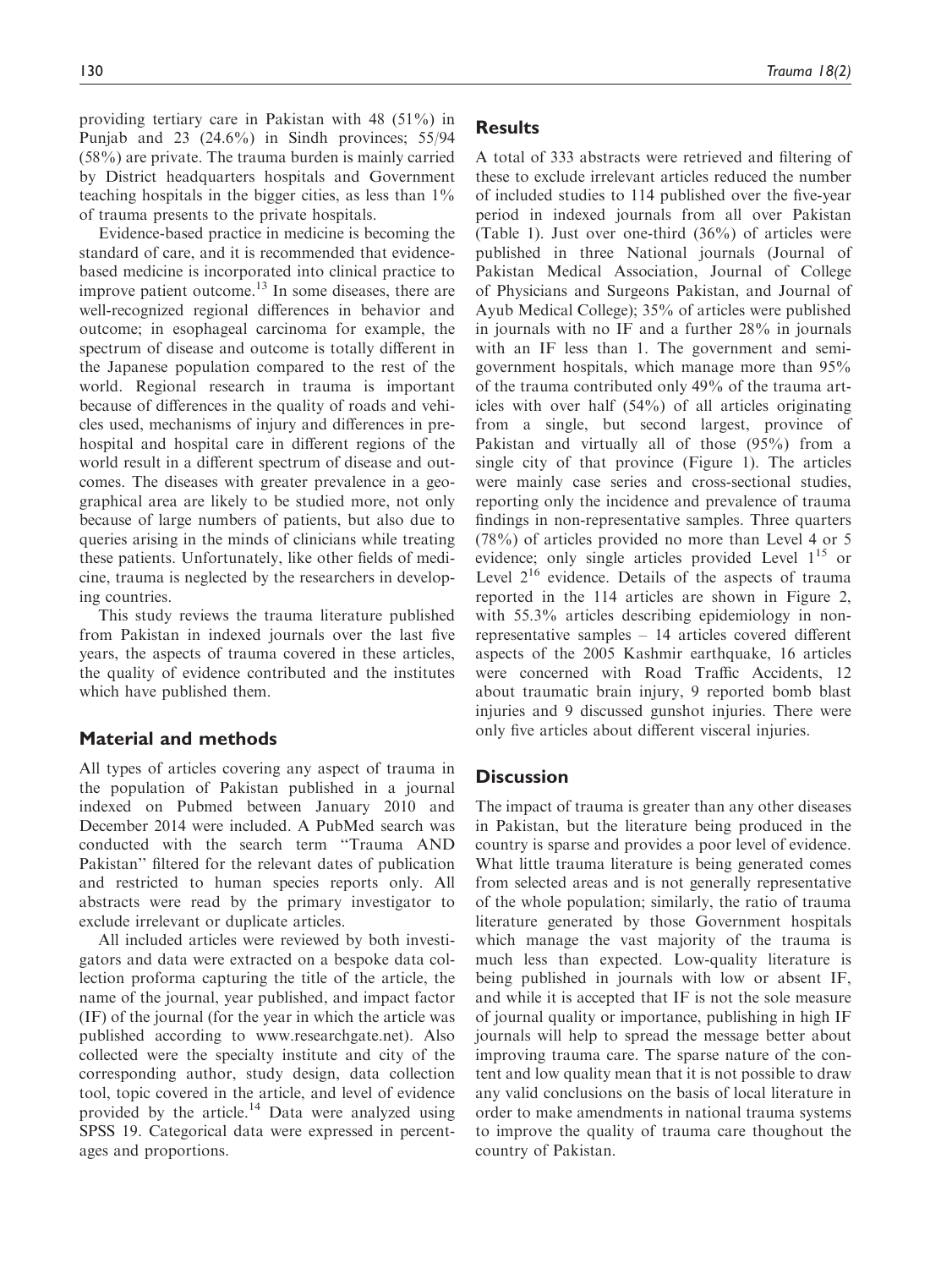Table 1. Characteristics of articles.

| Variable                             | Frequency (%) | Variable                                    | Frequency (%) |
|--------------------------------------|---------------|---------------------------------------------|---------------|
| Year of publication                  |               | Province of corresponding author            |               |
| 2010                                 | 25(21.9)      | Sindh                                       | 62 (54.4)     |
| 2011                                 | 20 (17.5)     | Karachi                                     | 59 (95.2)     |
| 2012                                 | 22 (19.3)     | Punjab                                      | 17(14.9)      |
| 2013                                 | 32(28.1)      | Khyber PakhtunKhwa                          | 13(11.4)      |
| 2014                                 | 15(13.2)      | Islamabad                                   | 11(9.6)       |
|                                      |               | <b>Baluchistan</b>                          | 0             |
| <b>Status of journal</b>             |               | <b>Study design</b>                         |               |
| <b>National</b>                      | 41 (35.9)     | Meta-analysis                               | 1(0.9)        |
| International                        | 73 (64.1)     | Cohort                                      | 2(1.8)        |
|                                      |               | Case control                                | 2(1.8)        |
|                                      |               | Cross-sectional studies                     | 28 (24.6)     |
|                                      |               | Case series                                 | 65 (57)       |
|                                      |               | Case reports                                | 8(7)          |
|                                      |               | Commentary/expert opinions/letter to editor | 8(7)          |
| <b>Impact factor</b>                 |               | <b>Level of evidence</b>                    |               |
| Not Allocated                        | 40 $(35.1)$   | T                                           | 1(1.9)        |
| $0.1 - 1.00$                         | 32(28.1)      | 2                                           | 1(0.9)        |
| $1.1 - 2.00$                         | 28 (24.6)     | 3                                           | 23 (20.2)     |
| $2.1 - 3.00$                         | 11(9.6)       | 4                                           | 73 (64)       |
| $3.1 - 4.00$                         | 2(1.8)        | 5                                           | 16(14)        |
| $>\!4.0$                             | 1(0.9)        |                                             |               |
| Institutions of corresponding author |               | <b>CEBM</b> categories                      |               |
| Government/semi-government           | 56 (49.1)     | Epidemiology                                | 63(55.3)      |
| Private                              | 46 (40.3)     | Diagnosis                                   | $16 \; 14)$   |
| <b>WHO</b>                           | 4(3.5)        | Treatment benefits/harms                    | 35 (30.7)     |
| Foreign                              | 8(7.0)        | Screening                                   | 0(0)          |
| Specialty of author                  |               |                                             |               |
| General surgery                      | 21(18.4)      |                                             |               |
| Neurosurgery                         | 18(15.8)      |                                             |               |
| Emergency medicine                   | 13(11.4)      |                                             |               |
| Orthopedics                          | 12(10.5)      |                                             |               |
| <b>Plastics</b>                      | 8(7.0)        |                                             |               |
| <sup>a</sup> Others                  | 42 (36.8)     |                                             |               |

WHO: world health organization; CEBM: Centre for Evidence Based Medicine.

<sup>a</sup>Others include community medicine, forensic medicine, cardiothoracic surgery, psychiatry, rehabiliation.

Baluchistan is the largest province of Pakistan by area but has contributed no data at all to the trauma literature during these five years, whereas Punjab, which is the largest province by population has contributed only 15% of the data. Sindh, has contributed 54% of the trauma literature but nearly all of it (95%) originates from a single city of this province – in other words, the single city of Karachi with an estimated population of 23.4 million in 2013,<sup>17</sup> has contributed more than half of all of Pakistan's trauma literature over a five-year period, which should alarm both the Government authorities and the health care personnel of Pakistan.

It is clear from Figure 2 that many vital aspects of trauma care have been ignored throughout the country as there is no little or no literature produced on important issues such as pre-hospital trauma treatment, emergency management including blood transfusions and resuscitation, damage control surgery, trauma teams,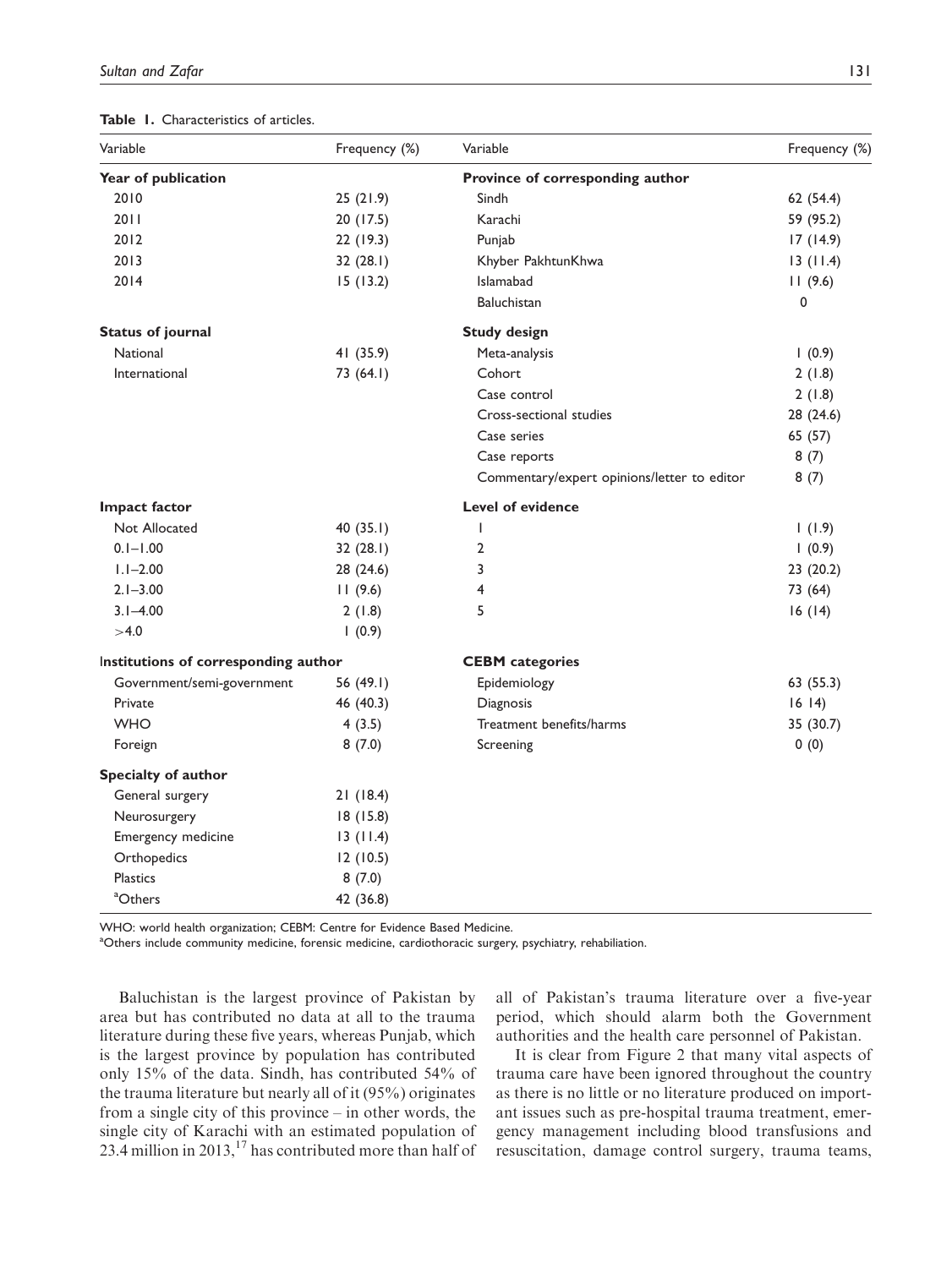

Figure 1. Trauma articles and institutes per province. The rest of the articles are by foreign authors (eight who participated in the 2005 Kashmir earthquake effort and three studies from members of the World Health Organization).



Figure 2. Articles grouped on the basis of aspect covered.

comparison of different interventions, and rehabilitation of trauma patients.

The lack of ability to produce good literature is multifactorial and includes the lack of availability of national registry programs, the absence of designated trauma centers across the country, untrained staff collecting prospective data, poorly trained people analyzing the data, and poor writing skills. In addition, it is recognsied that many healthcare professional's motivation for writing is to achieve a promotion rather than to produce high-quality literature which might improve the trauma systems countrywide.

There are a variety of relatively simple measures that can improve the quality of research, such as increasing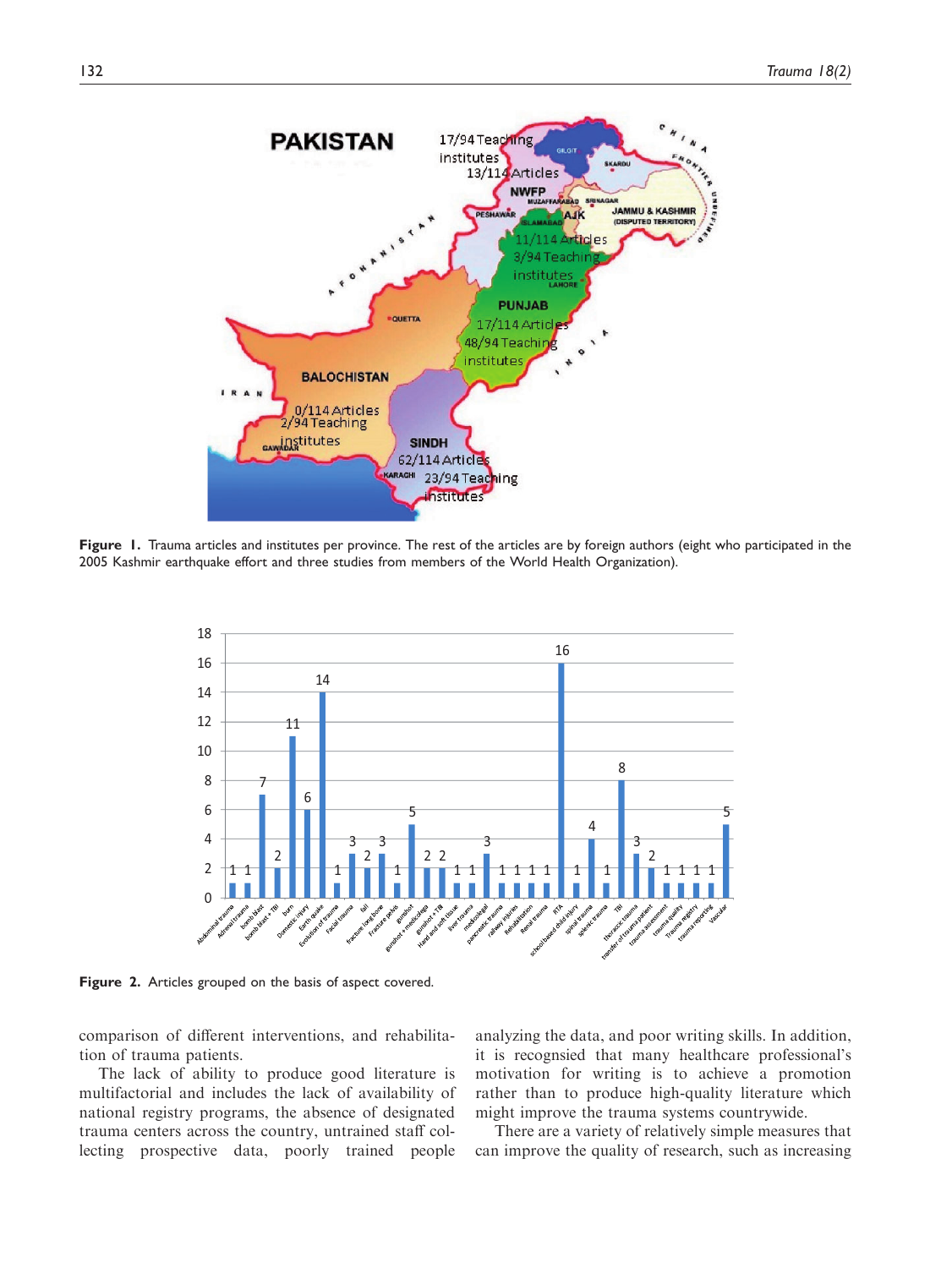awareness at the national level, as well as at the level of each hospital, regarding the importance of regional trauma research and its implications. The public of Pakistan need to be educated to inform the relevant authorities about each trauma incident and each mortality should be registered in newly established national or local trauma registries. A pre-hospital care system should be established and staff properly trained about the safe and immediate transfer of unstable trauma patients to regional centers and collaborative research between the institutions of a single city and with other cities is required to compare differences in trauma care and outcome to provide the evidence to drive improvement across the country. Referrals from one center to another should also be properly documented and communicated to the referred hospital trauma team. There is an overwhelming need for epidemiological workshops and courses to make medical staff able to plan better studies, collect better data, interpret it correctly, and get it published in well-reputed journals; similarly, there are a wide range of areas still to be explored including different interventions in trauma. These steps are essential to provide better trauma care to the people of Pakistan.

## Conclusion

Trauma literature from Pakistan, an overburdened developing country, is scanty and provides a low level of evidence. The generation of trauma literature is not uniform across the country leaving significant room for improvement. The relevant national authorities should take steps to ensure quality research is produced to improve the outcomes of trauma in Pakistan.

#### Authors' contributions

Rizwan Sultan: literature search, study design, data collection, data analysis, data interpretation, writing, critical revision.

Hasnain Zafar: concept of study, data collection, data analysis, data interpretation, writing, critical revision.

#### Declaration of conflicting interests

The author(s) declared no potential conflicts of interest with respect to the research, authorship, and/or publication of this article.

#### Funding

The author(s) received no financial support for the research, authorship, and/or publication of this article.

#### Provenance and peer review

Not commissioned, externally peer reviewed.

#### References

- 1. Rhee P, Joseph B, Pandit V, et al. Increasing trauma deaths in the United States. Ann Surg 2014; 260: 13–21.
- 2. Centers for Disease Control and Prevention, National Center for Injury Prevention and Control. Web-based injury statistics query and reporting system (WISQARS) 2015, www.cdc.gov/injury/wisqars (accessed 1 July 2015).
- 3. Trauma Statistics. www.nationaltraumainstitute.org/ home/trauma\_statistics.html (accessed 11 August 2015).
- 4. Swarnkar M, Singh PK and Dwivedi S. Pattern of trauma in central India: an epidemiological study with special reference to mode of injury. Int J Epidemiol 9.
- 5. Tursz A. Epidemiological studies of accident morbidity in children and young people: problems of methodology. World Health Stat Q 1985; 39: 257–267.
- 6. Zwi AB, Forjuoh S, Murugusampillay S, et al. Injuries in developing countries: policy response needed now. Trans R Soc Trop Med Hyg 1996; 90: 593–595.
- 7. Krug EG, Sharma GK and Lozano R. The global burden of injuries. Am J Public Health 2000; 90: 523.
- 8. Ahmed A. Road safety in Pakistan. Islamabad: National Road Safety Secretariat, Ministry of Communications, Government of Pakistan, 2007.
- 9. Trauma Care Initiative www.appna.org/index.php? option=com\_content&view=article&id=264&Itemid=49 (accessed 31 October 2015).
- 10. World Health Organization. Global status report on road safety: time for action. Geneva: World Health Organization, 2009.
- 11. Terrorist incidents in the United States in 2013. https:// en.wikipedia.org/wiki/Category:Terrorist\_incidents\_in\_ the\_United\_States\_in\_2013 (accessed 11 August 2015).
- 12. Terrorist incidents in Pakistan in 2013. http://en.wikipedia.org/wiki/Terrorist\_incidents\_in\_Pakistan\_in\_2013 (accessed 6 June 2015).
- 13. Shortell SM, Rundall TG and Hsu J. Improving patient care by linking evidence-based medicine and evidencebased management. JAMA 2007; 298: 673–676.
- 14. OCEBM Levels of Evidence Working Group, ''The Oxford Levels of Evidence 2'', www.cebm.net/wp-con tent/uploads/2014/06/CEBM-Levels-of-Evidence-2.1.pdf (accessed 22 August 2015).
- 15. Razzak JA, Khan UR, Zia N, et al. A child an hour: burden of injury deaths among children under 5 in Pakistan. Arch Dis Child 98: 867–871.
- 16. Zafar SN, Khan AA, Ghauri AA, et al. Phenytoin versus leviteracetam for seizure prophylaxis after brain injury – a meta analysis. BMC Neurol 2012; 12: 30.
- 17. Population explosion: Put an embargo on industrialization in Karachi, http://tribune.com.pk/story/614409/ population-explosion-put-an-embargo-on-industrialisa tion-in-karachi/ (accessed 31 October 2015).